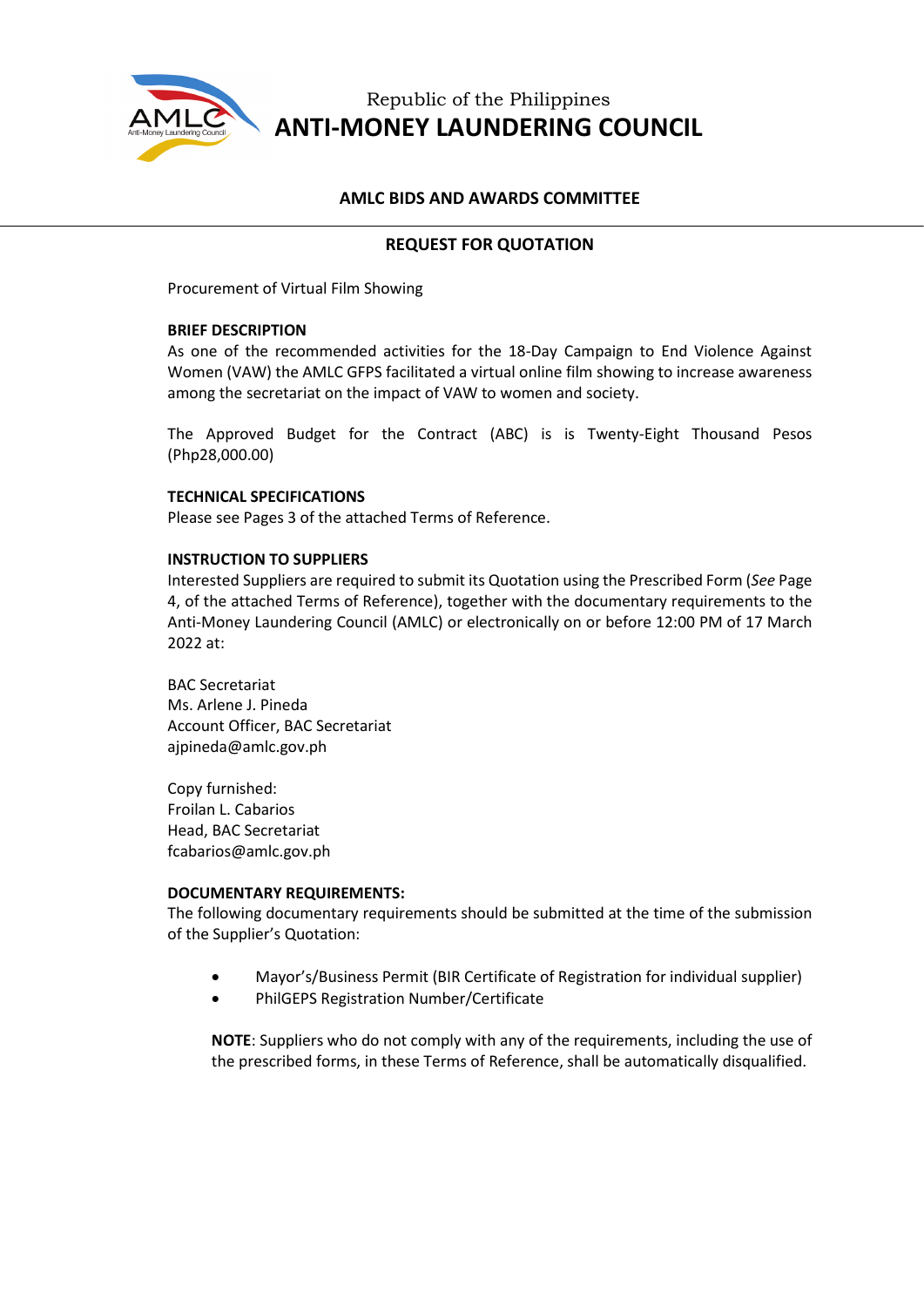

Republic of the Philippines **ANTI-MONEY LAUNDERING COUNCIL**

#### **TERMS OF REFERENCE**

GAD (Virtual) Film Showing (Purchase Request No. 22-025)

#### **BRIEF DESCRIPTION**

As one of the recommended activities for the 18-Day Campaign to End Violence Against Women (VAW) the AMLC GFPS facilitated a virtual online film showing to increase awareness among the secretariat on the impact of VAW to women and society.

The Approved Budget for the Contract (ABC) is Twenty-Eight Thousand Pesos (Php28,000.00) chargeable to Film Showing relevant to GAD, item no. 55 of the AMLC Annual Procurement Plan for FY 2022.

#### **INSTRUCTIONS TO SUPPLIERS**

NOTE: Suppliers who do not comply with any of the requirements, including the use of the prescribed forms, in these Terms of Reference, shall be automatically disqualified.

## *Form of Quotation:*

Suppliers<sup>1</sup> are required to submit its Quotation using the Prescribed Form (*See* Page 4) by the Anti-Money Laundering Council (AMLC).

## *Documentary Requirements:*

The following documentary requirements should be submitted at the time of the submission of the Supplier's Quotation:

- Mayor's/Business Permit (BIR Certificate of Registration for individual supplier)
- PhilGEPS Registration Number/Certificate

The aforementioned quotation may be submitted electronically to:

Ms. Arlene J. Pineda Account Officer, BAC Secretariat [ajpineda@amlc.gov.ph](mailto:ajpineda@amlc.gov.ph)

Copy furnished:

Atty. Froilan L. Cabarios Head, BAC Secretariat [fcabarios@amlc.gov.ph](mailto:fcabarios@amlc.gov.ph)

<sup>&</sup>lt;sup>1</sup> Or Service Providers (for procurement of services).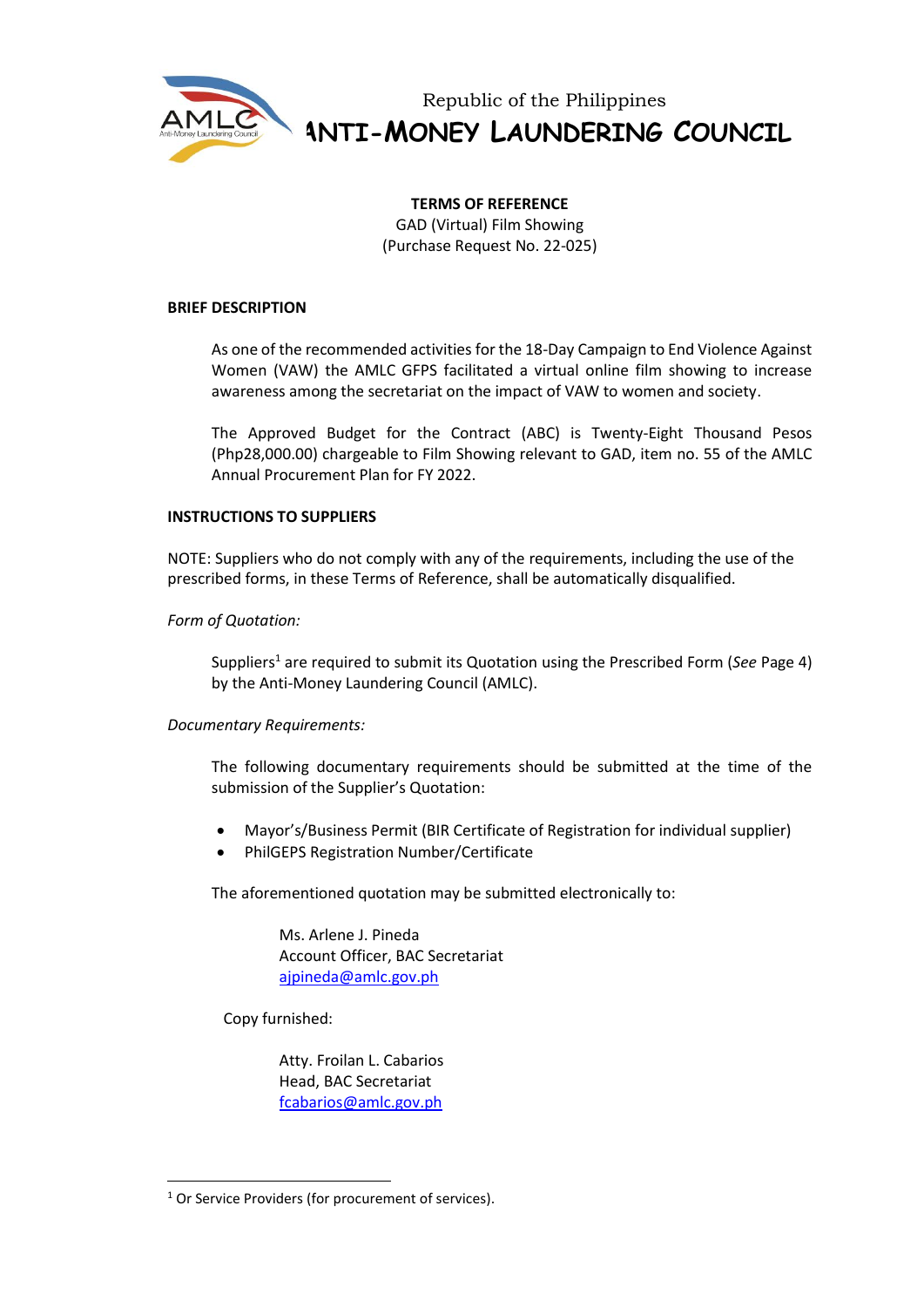#### **GENERAL CONDITIONS**

#### *Quotation Price:*

Supplier's quotation shall be inclusive of all costs, applicable taxes and other incidental expenses, including, but not limited to notarial expenses.

#### *Quotation Validity Period:*

Quotations shall be valid for thirty (30) days from receipt by the BAC Secretariat.

#### *Delivery Period/Completion Period/Contract Period:*

Delivery period is within ten (10) days upon receipt of Purchase Order (PO).

#### *Liquidated Damages:*

- A delay by the Supplier in the full delivery of the goods/services shall render the Supplier liable for liquidated damages, which shall be deducted by the AMLC from each payment or total contract price in case of one-time payment.
- Liquidated damages shall be equal to one-tenth  $(1/10)$  of one percent  $(1%)$  of the total contract price for every day of delay.

#### *Payment:*

- Payment shall be processed by the AMLC Secretariat within seven (7) days upon receipt of billing from the supplier and other documents required by the AMLC Secretariat.
- No payment shall be made for supplies and materials not yet delivered or services not yet rendered.
- The Supplier's request for payment shall be made in writing, accompanied by an invoice describing, as appropriate, the goods delivered and/or services performed, and by documents submitted pursuant, and upon fulfillment of other obligations stipulated in these Terms of Reference.
- The currency in which payment is to be made shall be in Philippine Pesos.

#### *Warranty*

• The Supplier warrants that it has, and, at all time during the term of the service, will maintain the requisite personnel, competence, skill and resources necessary to provide the required services under these Terms of Reference. The Supplier also warrants that the services shall be performed in a workmanlike manner and in compliance with all applicable laws and regulations. The Supplier further warrants the availability of service, service parts and maintenance services, including repair services and preventive maintenance, during the term of the service. Additionally, the Supplier warrants that the services rendered is fit for the use for which it was intended.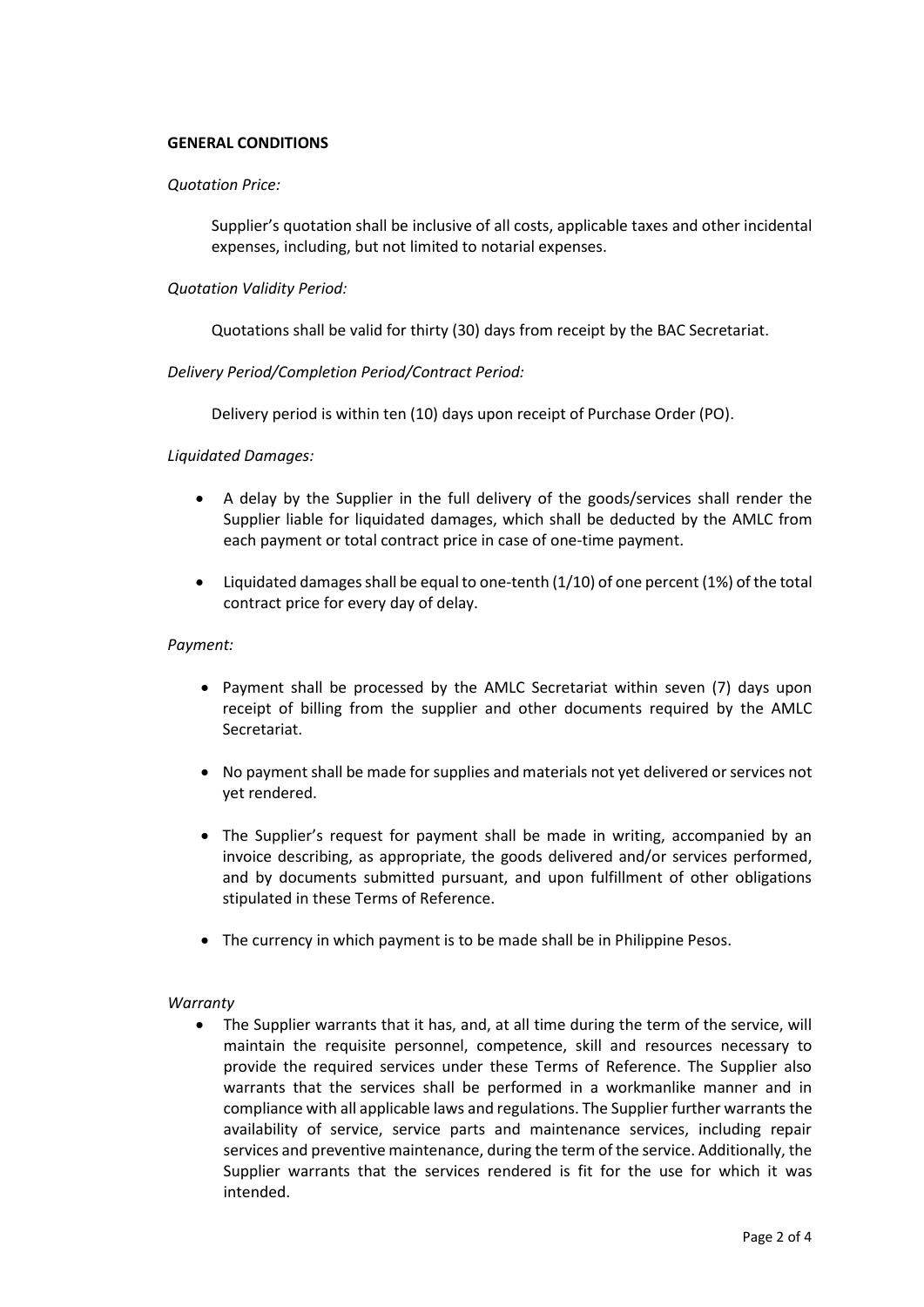## **TECHNICAL SPECIFICATIONS:**

| <b>Item</b> | <b>Specification</b>                        | <b>Units</b> | <b>Delivery Schedule</b> |
|-------------|---------------------------------------------|--------------|--------------------------|
| 1           | Virtual film showing                        | 1            | 21-25 March 2022         |
|             | - socially-relevant independent films       |              |                          |
|             | (education, women empowerment,              |              |                          |
|             | gender equality and ending all forms of     |              |                          |
|             | violence) except "Bagahe" by Zig Dulay      |              |                          |
|             | (have already been shown to AMLC)           |              |                          |
|             | - password-protected link                   |              |                          |
|             | - with five (5) - day duration/availability |              |                          |
|             | for streaming                               |              |                          |

*Suppletory Application of the Civil Code and the Procurement Law:*

In the absence of express provision in these Terms of Reference, the mandatory provisions of the New Civil Code and the Government Procurement Reform Act shall have suppletory application in the contract between the AMLC and the winning Supplier.

**The Purchase Order, together with the Purchase Request, these Terms of Reference, Supplier's Quotation, and Notice of Award, shall constitute the Agreement between the AMLC and the winning Supplier to which the contract will be awarded.**

**RENZ MYRON M. MANAHAN** End-User Representative